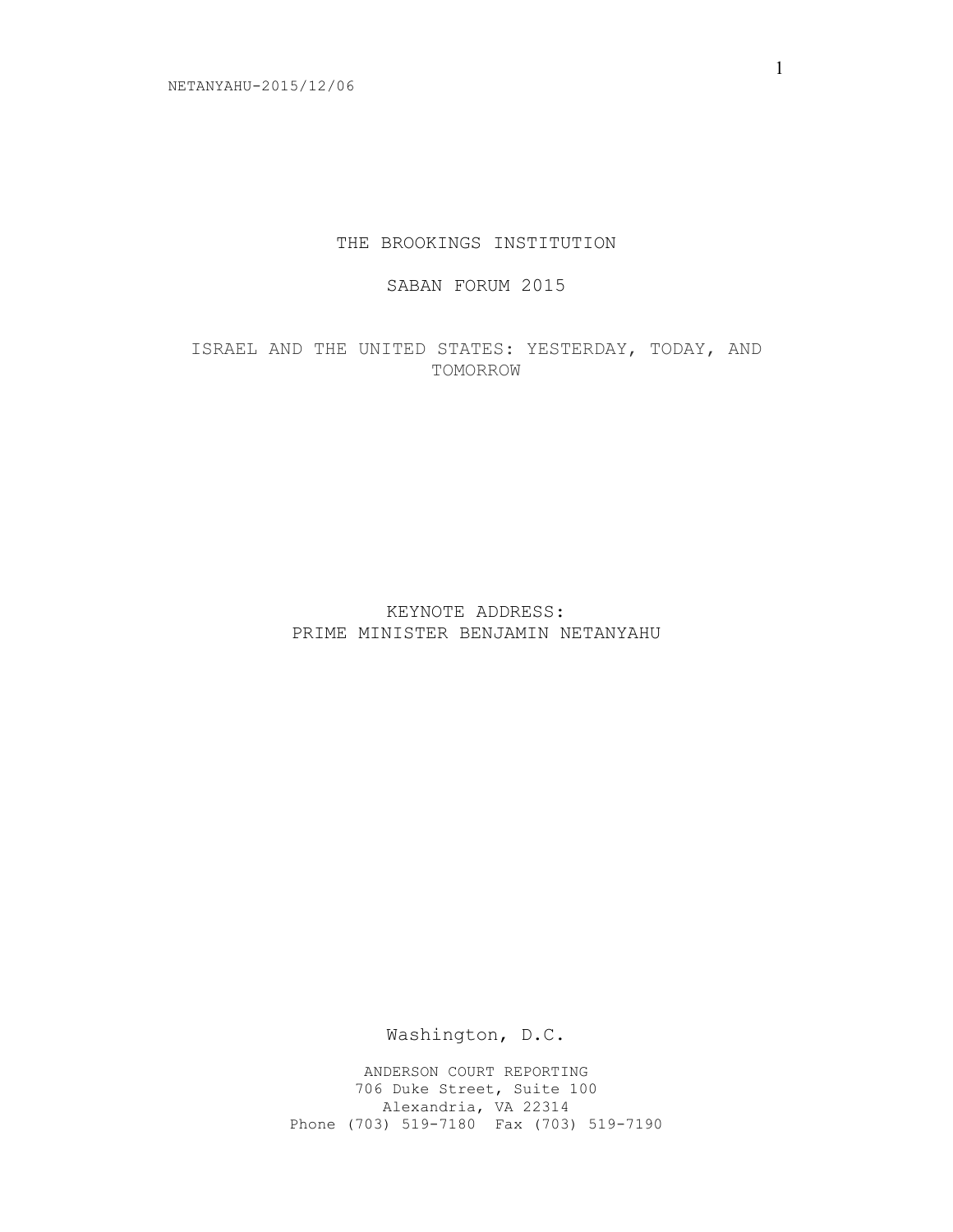Sunday, December 6, 2015

#### PARTICIPANTS:

BENJAMIN NETANYAHU Prime Minister of Israel

TAMARA COFMAN WITTES Director and Senior Fellow, Center for Middle East Policy The Brookings Institution

\* \* \* \* \*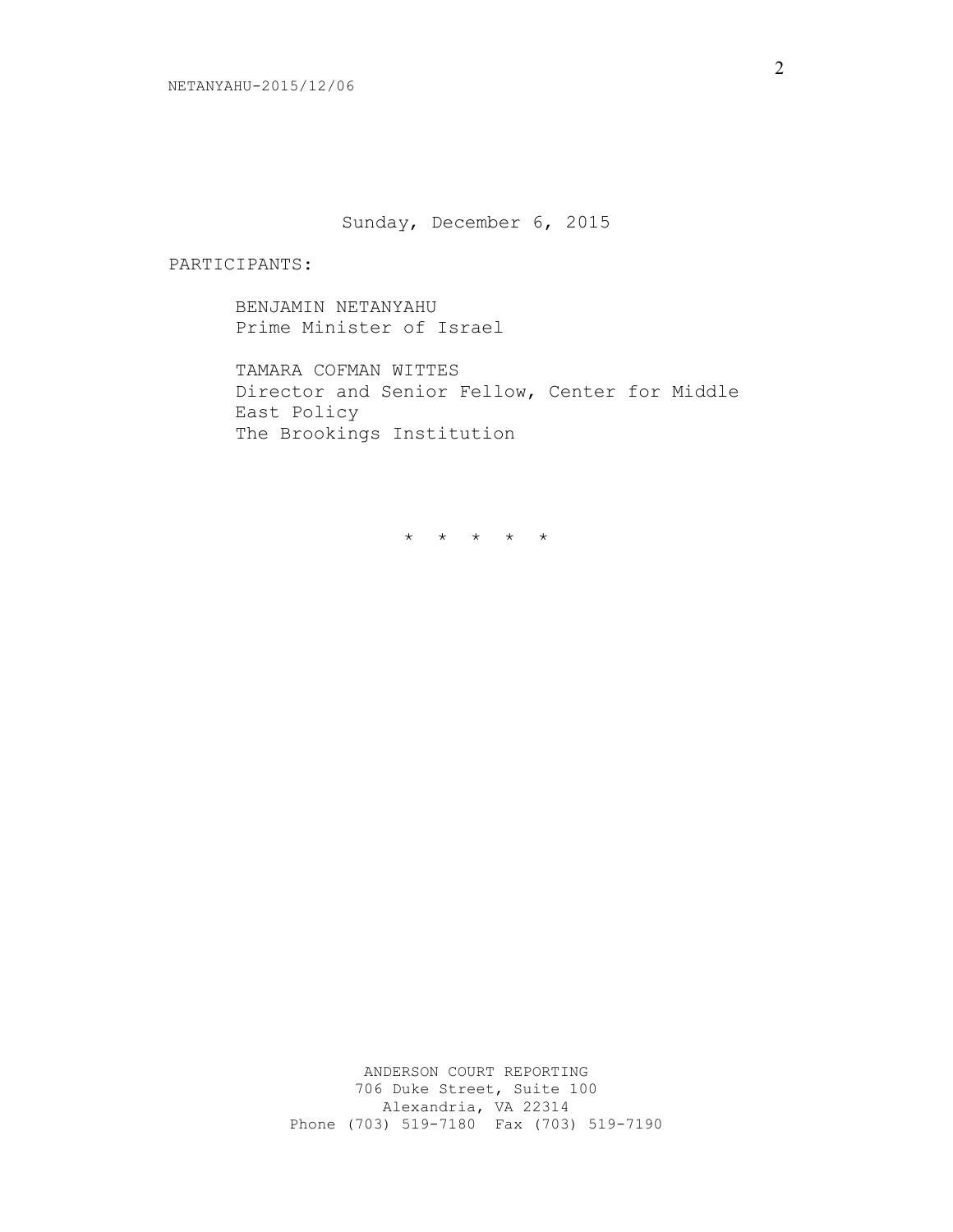## P R O C E E D I N G S

MS. WITTES: Folks, please stay in your seats. We have now fresh off the wires, thank you to all of our tech CEOs for the world you have created that has allowed Prime Minister Netanyahu to record a video for us this morning in Israel that we are going to view this morning in Washington.

Thank you.

PRIME MINISTER NETANYAHU: Greetings from Jerusalem. I want to thank my friend, Haim, for giving me the opportunity to address you. This comes at a time when the United States has experienced a terrible and savage attack in San Bernardino, and I wish to offer the condolences of the people of Israel to the families, the aggrieved families, and of course, send our wishes for a speedy recovery to the wounded.

The terrorists are attacking in California or in Israel, and for that matter, in Paris. They are attacking the very values that we hold dear, freedom,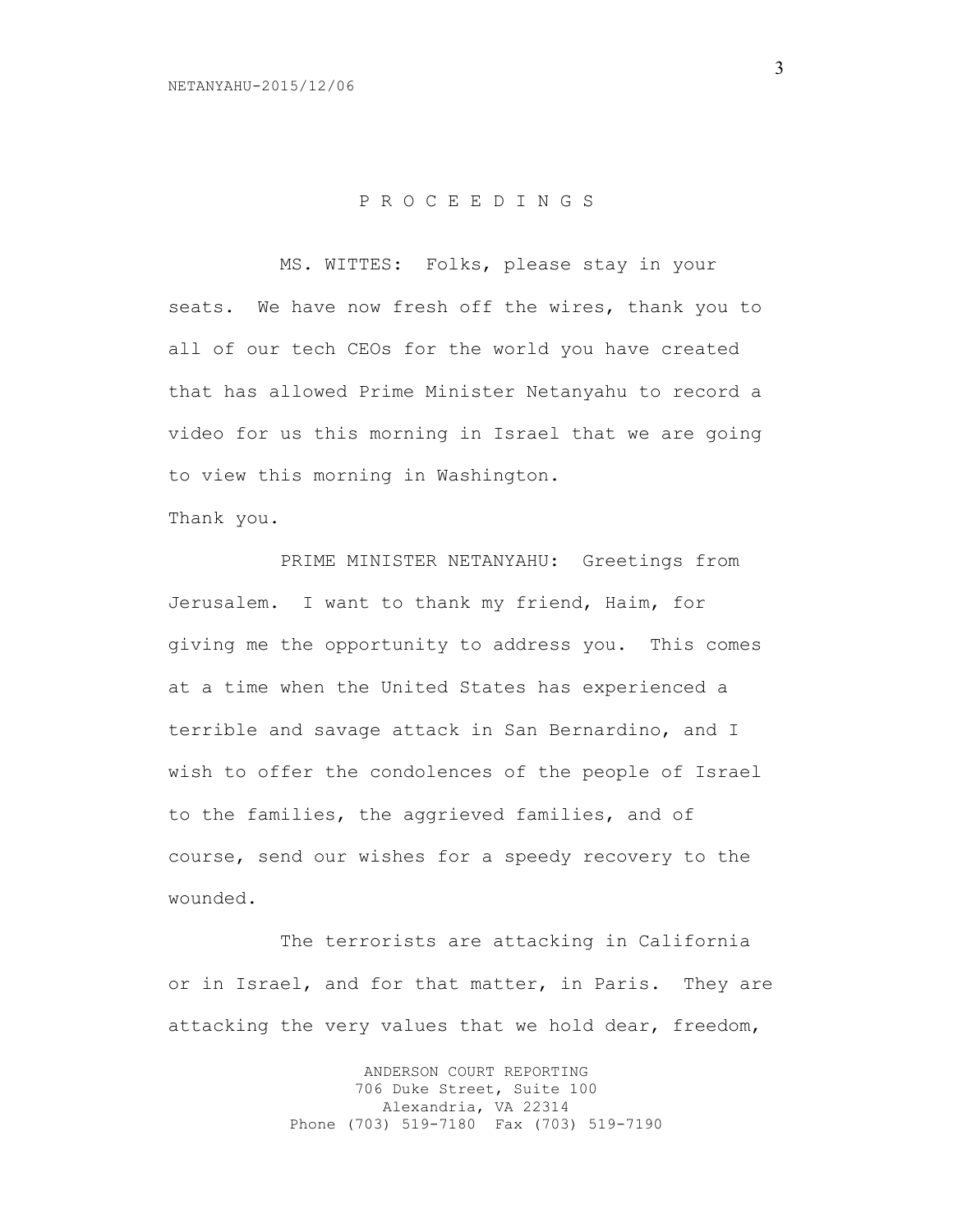tolerance, diversity, all the things that define the value of life and society in our eyes, they find infernal. That's why they attack us.

I think, too, this is what makes us strong. They think that we are agonistic and weak. We're actually very strong societies, very resilient, because of the very values they despise so much.

These values are what makes the bond between Israel and the United States, the American people and the people of Israel so strong. It's that identity of values, those very values that are under such fierce attack today.

I think nobody should underestimate the resilience and power of our societies. Nobody should underestimate the United States. It was and remains and will be the leader of the world precisely because it is so rooted in the values that makes societies great.

ANDERSON COURT REPORTING 706 Duke Street, Suite 100 Alexandria, VA 22314 Phone (703) 519-7180 Fax (703) 519-7190 These are the same values by which we live, and that's why nobody should underestimate Israel, and nobody should underestimate the strength of our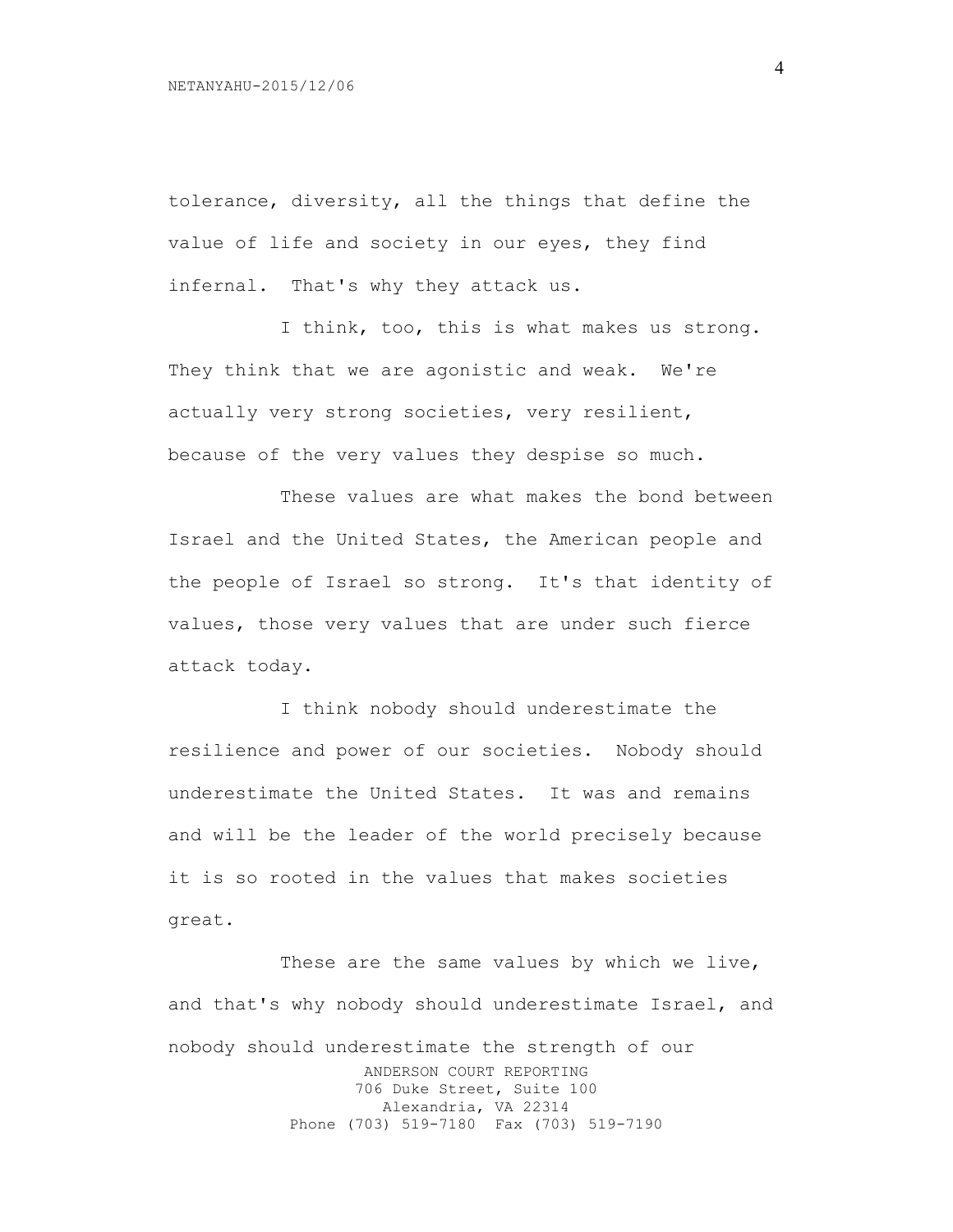alliance. It's strong, and it will be even stronger in years to come.

I appreciate the President's willingness to forge a new agreement between Israel and the United States, a 10 year MOU, to strength Israeli-American cooperation, and strengthen Israel's security with American support. I think everybody in Israel appreciates that beginning with me.

We face today two challenges that I'd like to briefly discuss with you. One is a global challenge of the battle of militant Islamic terrorism that plagues not only the Middle East but increasingly Europe, the United States, and Asia, everywhere, Africa.

ANDERSON COURT REPORTING 706 Duke Street, Suite 100 Alexandria, VA 22314 Phone (703) 519-7180 Fax (703) 519-7190 The second is the specific problem of the Palestine-Israel conflict which I'd like to address. On the global front, I have to say that many used to say that the core of the conflicts in the Middle East and from there the rest of the world were rooted in the Israeli-Palestinian conflict. That was never true, but it's not demonstrably false. What we see as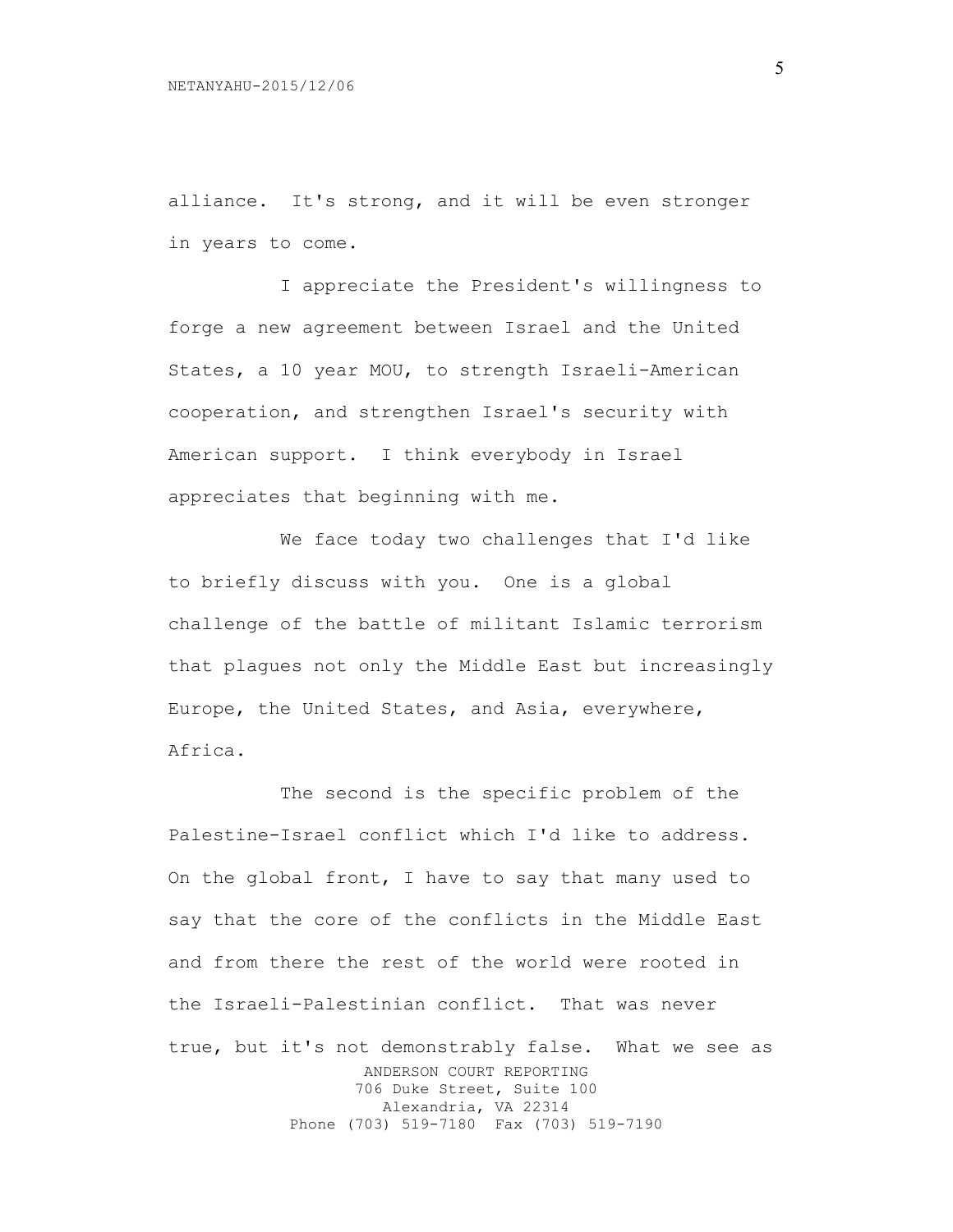the old order established after the Ottoman Empire collapsed and militant Islam either of the Shiatsu led by Iran or the Sunni led by ISIS, rushing in to fill the void.

Now those two forces are clashing with each other because each wants to be the king of the Islamic hill. They hope to first establish in the Middle East and then after that in mad designs throughout the rest of the world.

It nonetheless is a battle of militant Islam against other Muslims and against everyone else. That is clearly demonstrated in the case of ISIS, that doesn't mince its words, and is disguised by Iran that has equal ambitions.

ANDERSON COURT REPORTING 706 Duke Street, Suite 100 Alexandria, VA 22314 Phone (703) 519-7180 Fax (703) 519-7190 The danger that we face is when militant Islam gets the sovereign state, because the state gives them money, and oil revenues, in particular, for either one, and it gives them the power to develop weapons or acquire weapons, chemical weapons in the case of ISIS, and other sophisticated weapons, and of course, the quest for nuclear weapons or submarines or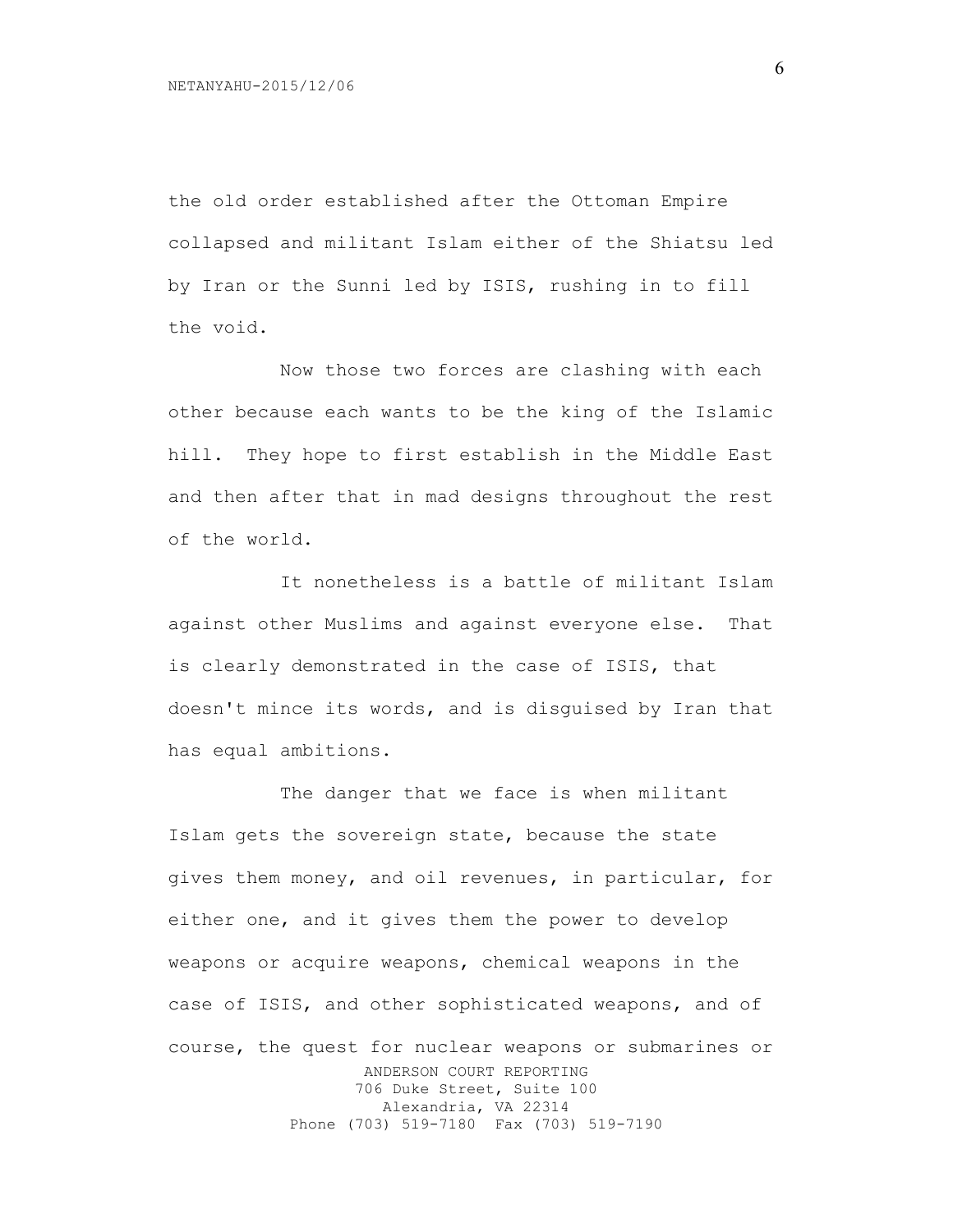satellites, and sundry other rockets and precision guided missiles in the case of Iran.

These forces are battling each other now over the soils of Syria, and our position has been - my position has been not to intervene because an ISIS dominated Syria is bad and an Iran dominated Syria is bad. I think our policy has been, therefore, not to try to strengthen one at the expense of the other but weaken both, but in any case, my policy has been nonintervention with two exceptions.

The first is humanitarian. We were among the first countries to offer humanitarian aid to Syria. We established a field hospital right next to the border of Golan, and have taken in thousands of Syrians who have come in astounded. They had always thought that Israel and Israelis were devils, and now they were healing angels.

ANDERSON COURT REPORTING 706 Duke Street, Suite 100 Alexandria, VA 22314 Phone (703) 519-7180 Fax (703) 519-7190 The second thing I decided to do is to make it clear that Israel will not tolerate the use of Syrian territory for passing lethal weapons to open a war fund against us in Lebanon or to use Syrian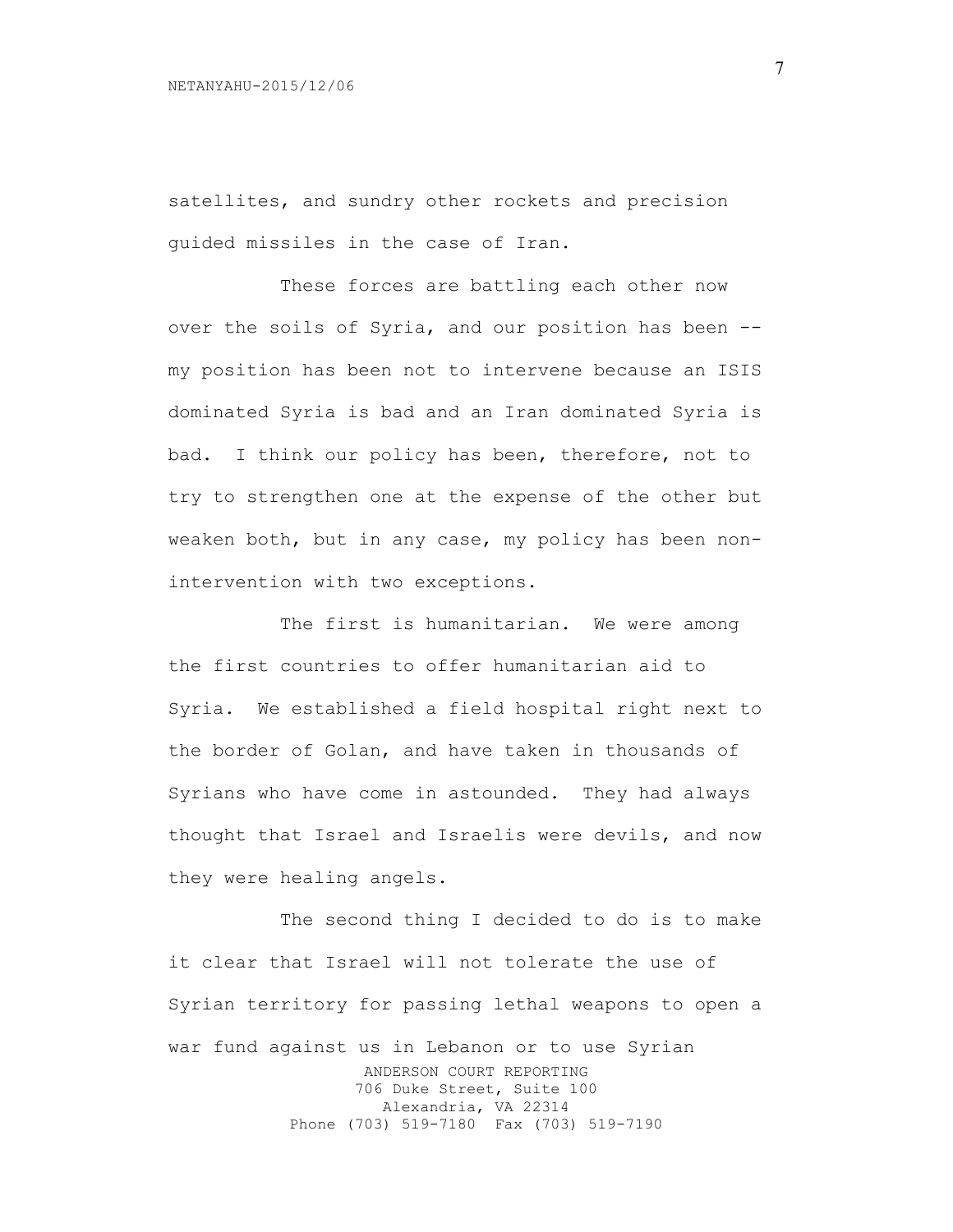territory for attacks against us, or to enable Iran to build a second military fund against us from the Golan or anywhere else in Syria.

These are clear principles which we uphold. I have expressed also to President Putin of Russia that these are principles that we will continue to uphold, and that it makes sense that Russia and Israel have de-confliction. We have done that, just as the United States has done that.

It's very important for me to stress that Israeli policy will continue along the lines that I've just outlined.

If I look at the world overall, the horror of the conflicts in the Middle East, that is the battle with early Medievalism and Modernity is the battle that is being waged now around the world. The advanced countries in the world, the civilized countries in the world, have to make common cause to contend and ultimately defeat militant Islam.

ANDERSON COURT REPORTING 706 Duke Street, Suite 100 Alexandria, VA 22314 Phone (703) 519-7180 Fax (703) 519-7190 Deep down, human beings want to have freedom. I think that desire and the technology of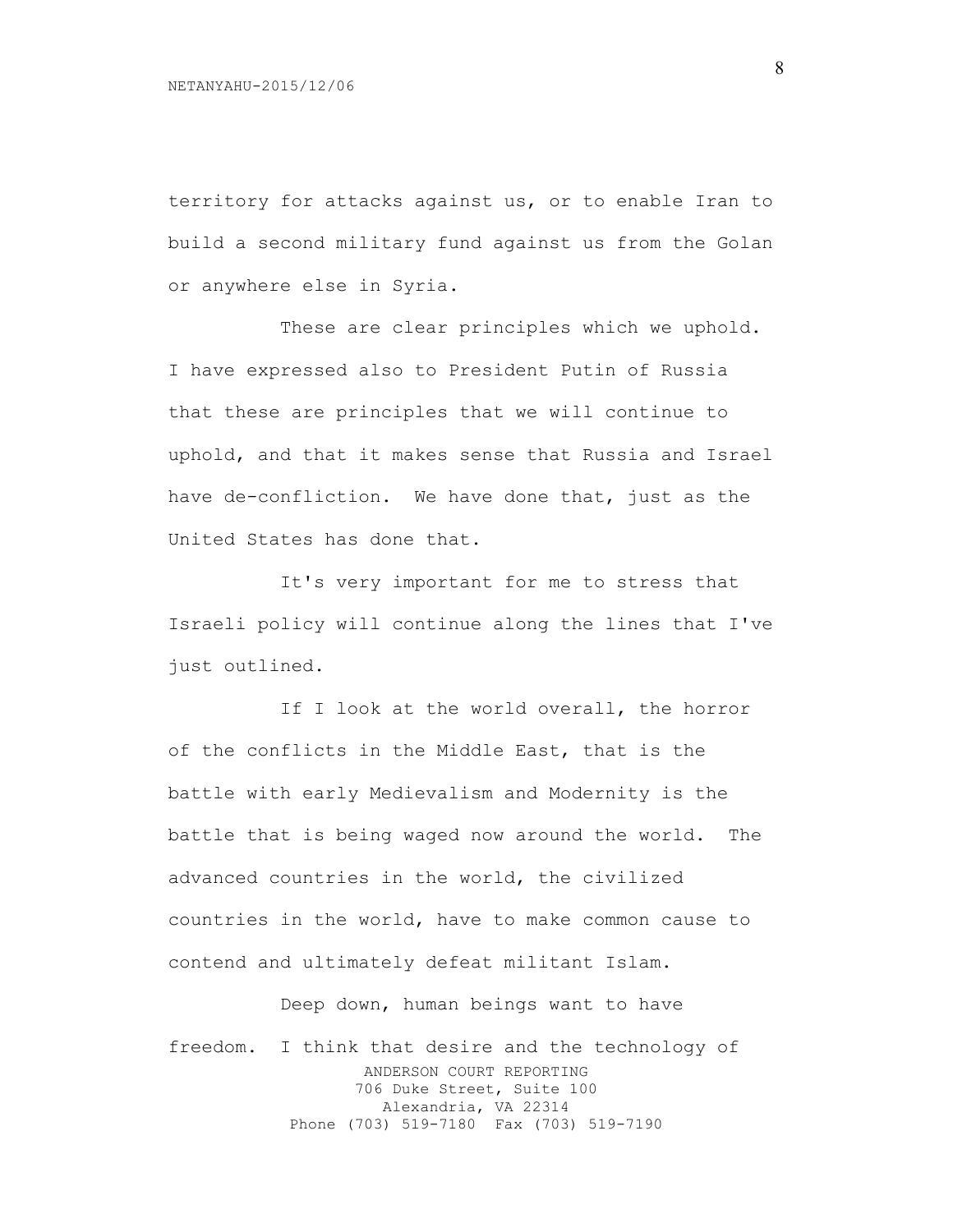freedom, the spread of information, will ultimately defeat militant Islam, just as it defeated another murderous ideology bent on world domination, Nazism.

In the case of Nazism, it took down about 60 million people and a third of our own people before it went down, and this cannot be allowed to happen again.

I think it won't happen again. One, because we have the historical antecedents, and two, because we have the State of Israel, as far as the Jewish people are concerned. We will not allow any one of these violent medievalist forces to threaten our country and threaten our people.

Insofar as the Palestinian-Israeli conflict is concerned, I think there is another misunderstanding. People have long said that the core of this conflict is the acquisition of territories by Israel in the 1967 war. That's an issue that needs to be addressed in any peace process, as is the question of settlements, but it's not the core of the conflict.

ANDERSON COURT REPORTING 706 Duke Street, Suite 100 Alexandria, VA 22314 Phone (703) 519-7180 Fax (703) 519-7190 In Garza, nothing changed. In fact, instead of getting peace, we gave territory and got 15,000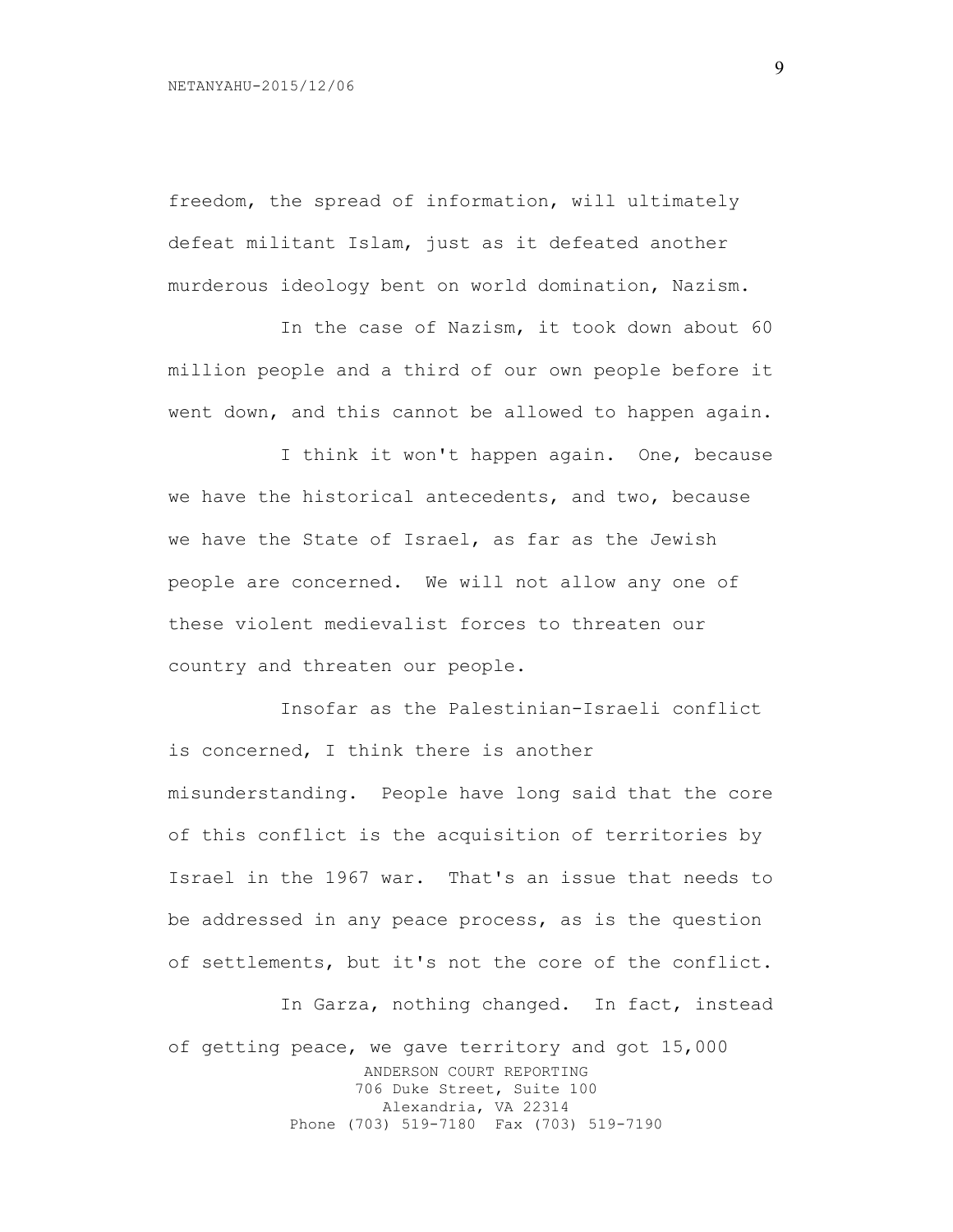rockets on our heads. We took out all the settlements. We dis-inurned people from their graves. Did we get peace? No. We got the worse terror possible.

I think that happened earlier, too, when we left Lebanon, and people said, well, if you leave Lebanon, then Hezbollah will make peace with you. In fact, we got 15,000 rockets from there, too.

So, people are naturally saying look, if we want a solution vis-à-vis the Palestinians in the West Bank, how can we ensure that this doesn't happen again. Well, in order for us to ensure that it doesn't happen again, we have to address the root cause of the problem.

ANDERSON COURT REPORTING 706 Duke Street, Suite 100 Alexandria, VA 22314 Phone (703) 519-7180 Fax (703) 519-7190 Why has this conflict not been resolved for 100 years? Why has it not been resolved after success of Israeli Prime Ministers? Six, in fact. If an offer to make peace was offered to the Palestinians and the possibility of building a state next to Israel -- the Palestinians have not yet been willing to cross that conceptual bridge, that emotional bridge, of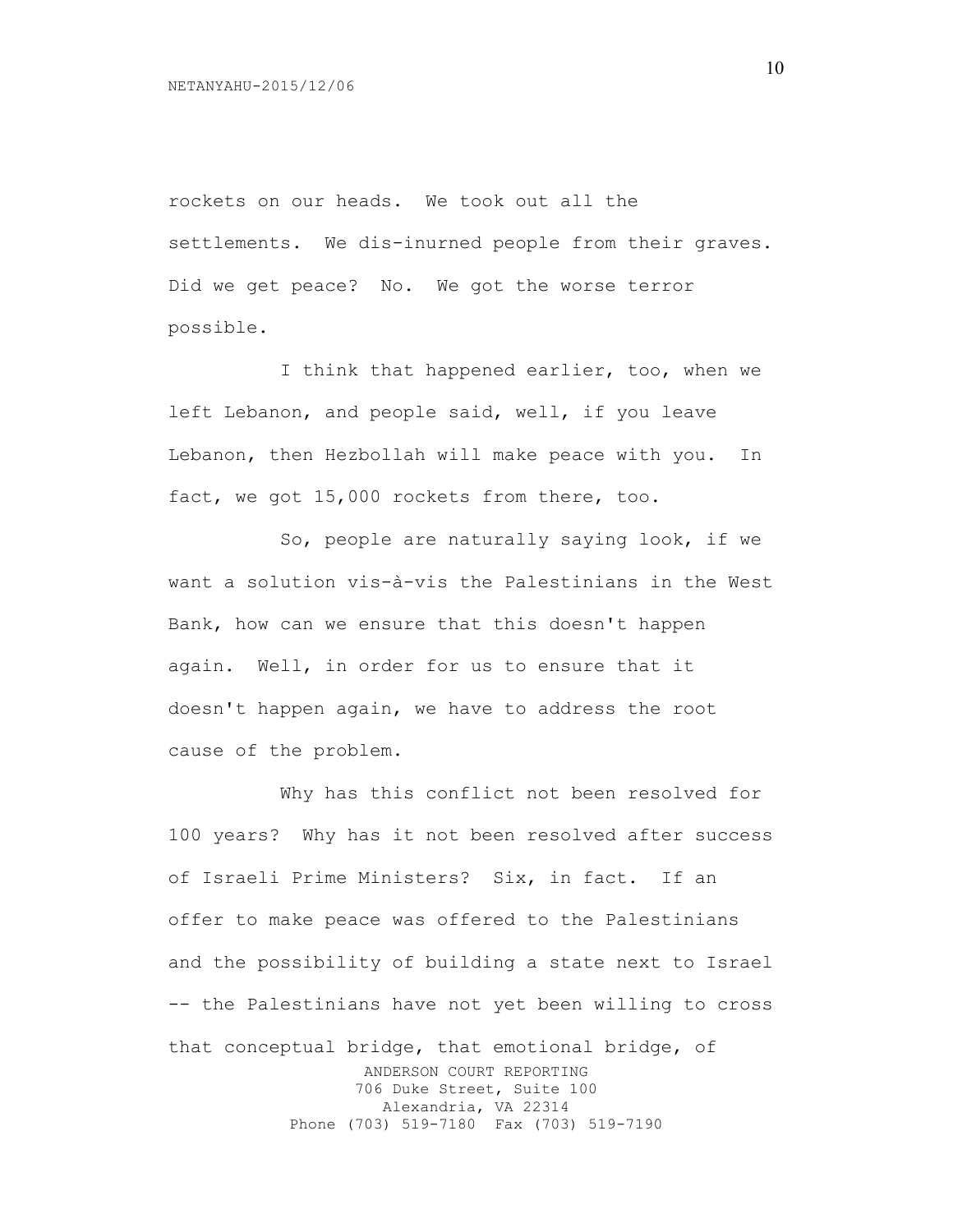giving up the dream, not of a state next to Israel, but a state instead of Israel.

That is why they persistently refuse, not only in Garza, but the PA. They consistently refuse to accept that in the final peace settlement they will recognize the Jewish state. They will recognize a nation state for the Jewish people.

They asked that we recognize a nation state for the Palestinian people, but refuse to accord that same right to us. I have said, and I continue to say, that ultimately the only workable solution is not an unitary state, but a demilitarized Palestinian state that recognizes the Jewish state. That's the solution.

The Palestinians have to recognize the Jewish state, and they have persistently refused to do so. They refuse to recognize a nation state for the Jewish people in any boundary. That was and remains the core of the conflict. Not this or that or the absence of this or that gesture, but the inability or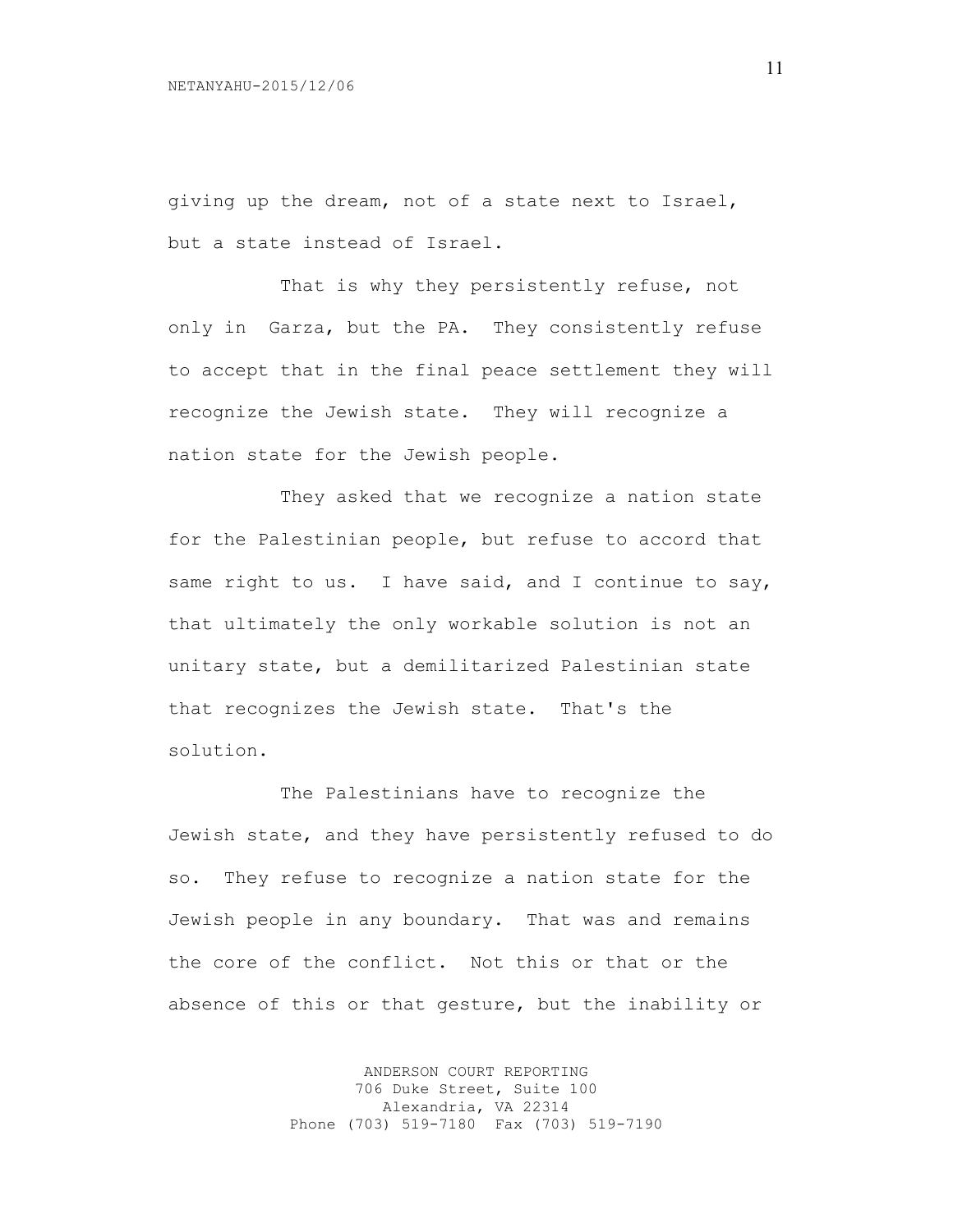unwillingness of the Palestinian leadership to make the leap.

You got an endearment the other day Abu Mazen spoke about the occupation of Palestinian lands for the last 67 years. Did you hear that? Occupation of Palestinian lands for the last 67 years. Sixtyseven years ago was 1948. That's when the state of Israel was established.

Does Abu Mazen mean that Tel Aviv is occupied Palestinian territory or Ifa or Bashiva? He refuses to 'fess up to his people and say it's over.

From their point of view, what they say are the borders they wish, the final borders they wish. They refuse to recognize that they will have no more claim on the territory of the Jewish state, that they will not try in any way to flood it with the descendants of refugees. After all, we in Israel took in an equal and even larger number of Jewish refugees from Arab lands.

ANDERSON COURT REPORTING 706 Duke Street, Suite 100 Alexandria, VA 22314 Phone (703) 519-7180 Fax (703) 519-7190 I mention this point about mutual national recognition because it is so fundamental, and like the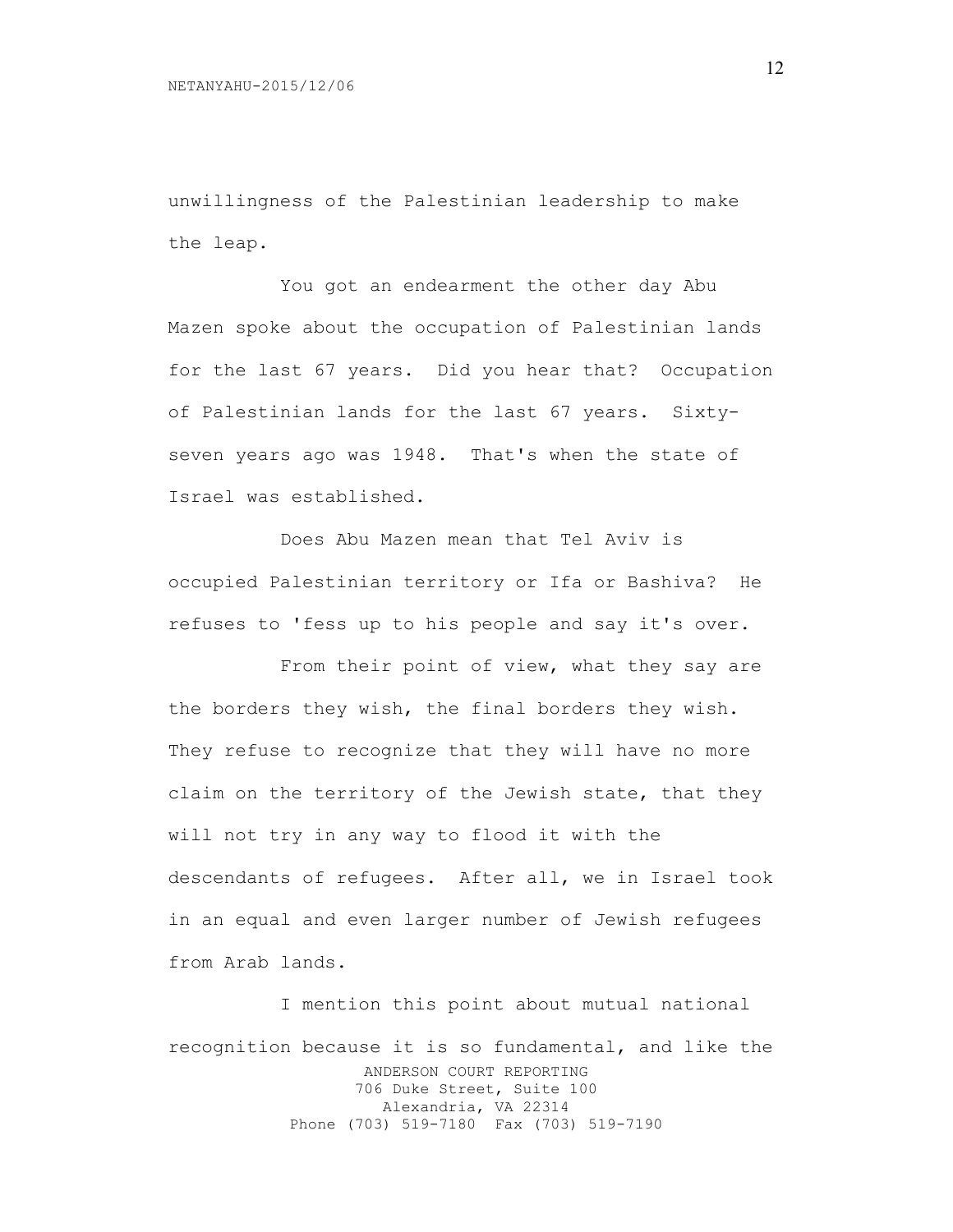mantra that was raised time and time again, that the core of the conflict always in the singular, the conflict, in the Middle East was the Palestinian-Israel conflict. That has turned out to be even childish and irrelevant.

The same thing I'm saying will happen with the argument about the core of the conflict being the settlements or the territories. They are an issue to be resolved, but they are not the core of the conflict.

I think it's important if we are ever going to resolve this issue is to demand from the Palestinian leadership to recognize the Jewish state.

We will still have many, many issues to resolve, but it begins with the recognition of the right of the Jewish people to have a state of their own. This is the fundamental piece.

The absence of this recognition is the real obstacle. I don't lose hope. You can't be a leader of the Jewish people and not have hope, because we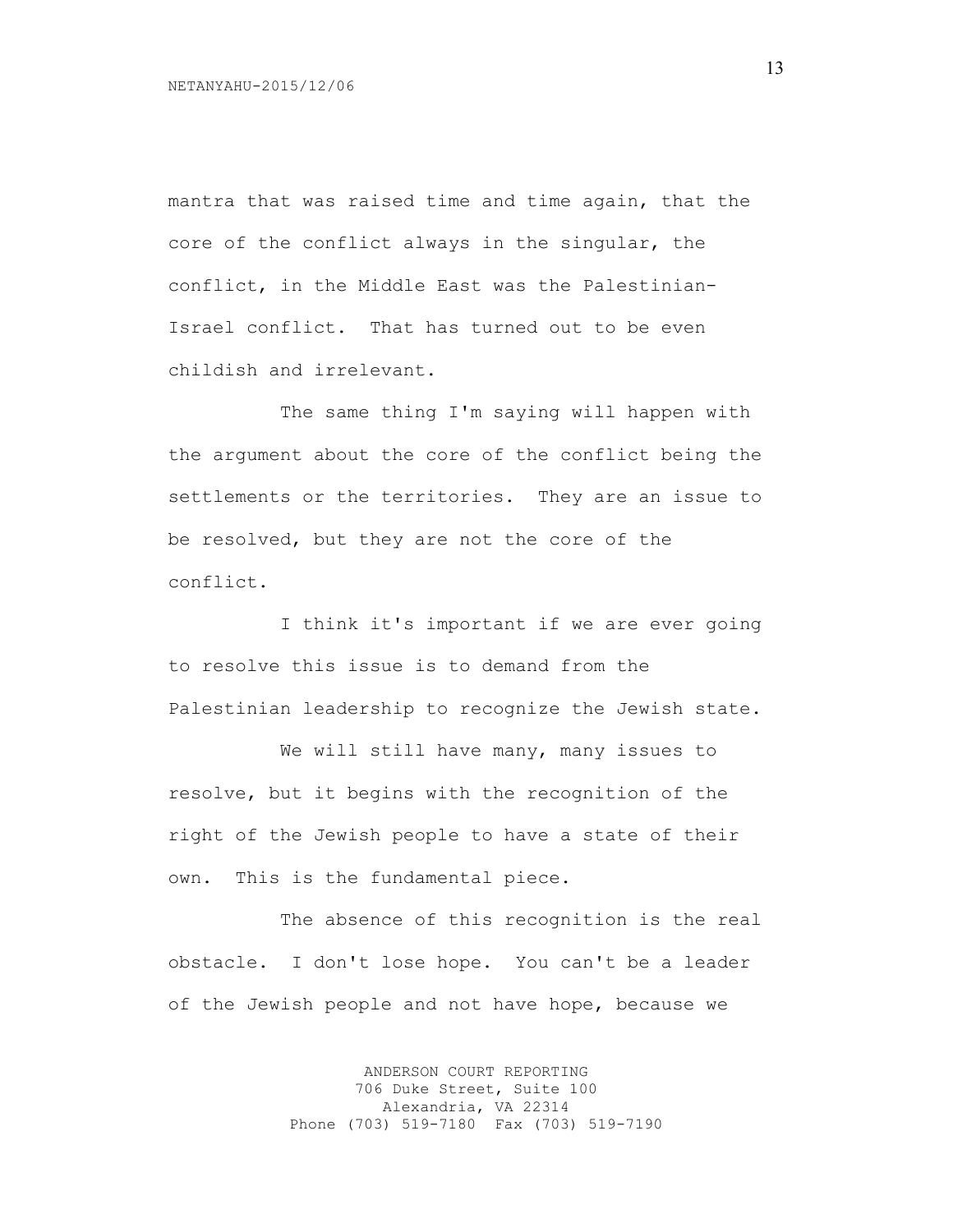have overcome so many things in the last thousands of years, and in the last 100 years.

We have clawed our way back to a sovereign existence. We have built a remarkable state. It's a world leader in technology and agriculture, irrigation, cyber, medicine, and so many areas.

We made peace with two countries, Jordan and Egypt. As the picture that I described about the threat of militant Islam to Arab and Muslim society emerging, we are making inroads in a lot of context with Arab countries, a lot of context in what are not Arab countries as well. The leading countries of Asia, China, India, Japan, dozens of African countries, countries in Latin America.

It's heartening to see how Israel is being received and how people are changing their view of Israel as they change their view of the essential conflict between Medievalism and Modernity and is now spreading through the entire world.

ANDERSON COURT REPORTING 706 Duke Street, Suite 100 Alexandria, VA 22314 Phone (703) 519-7180 Fax (703) 519-7190 I know with all the openness that we have with dozens and dozens of countries, including in our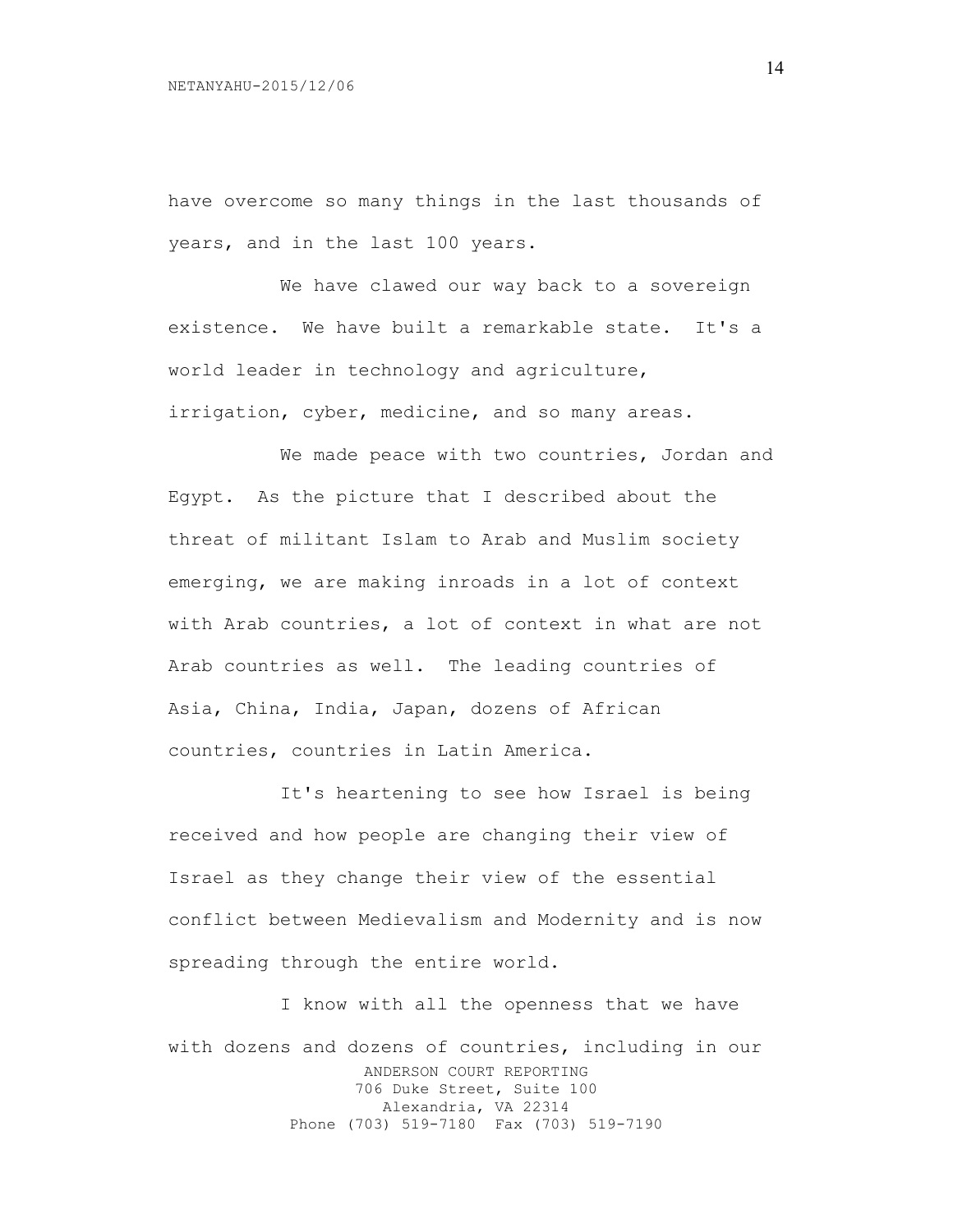own region, I still know we have no better friend than the United States. This is a partnership of solid values. It is the deepest partnership there is. I value it across the partisan divides, Democrats, Republicans, independents.

We cherish your support. We value it. We believe that this partnership between Israel and the United States of America is the axis around which many other partnerships can be built in our region and beyond for the betterment of all humanity.

Thank you. (Applause)

\* \* \* \* \*

15